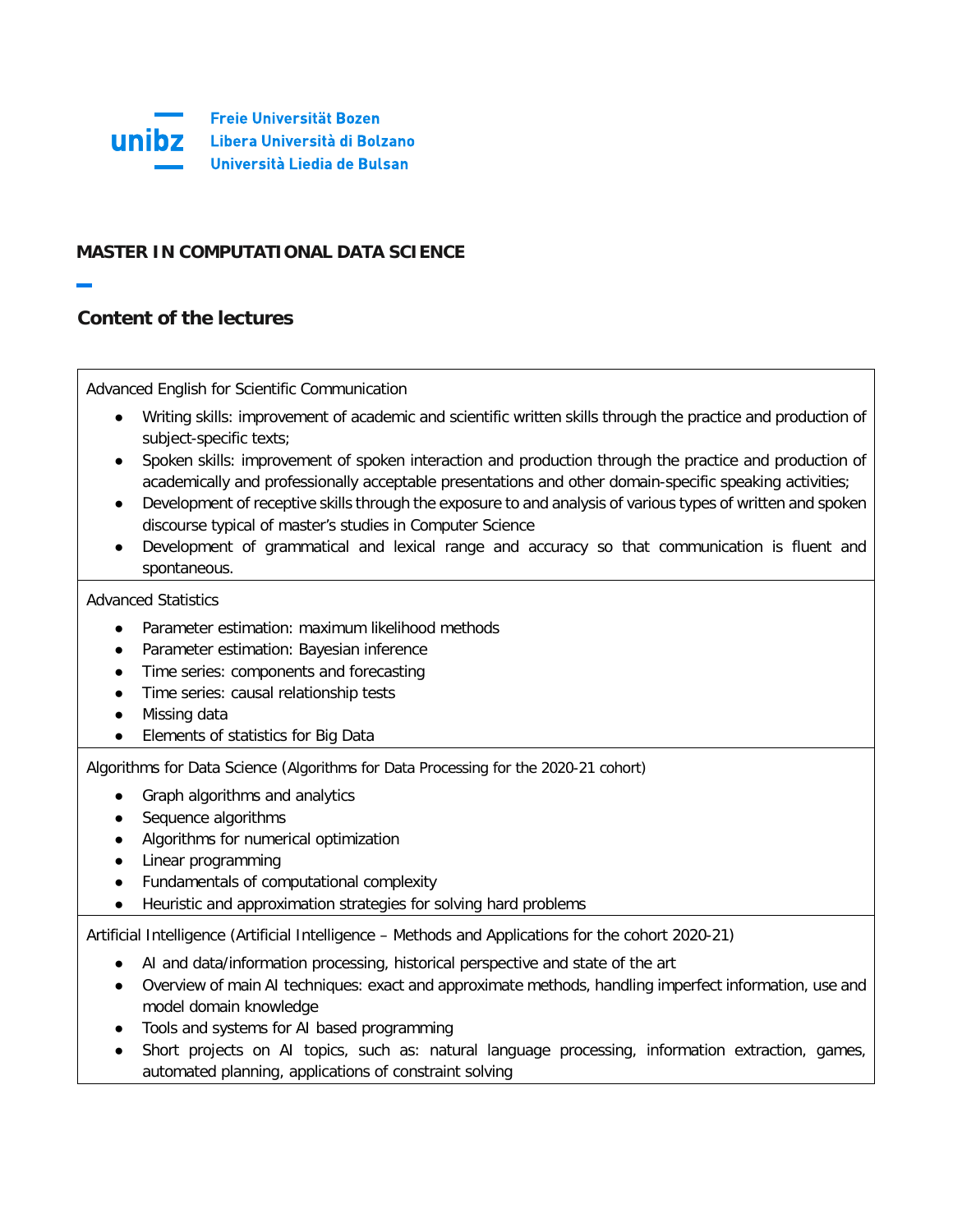## Capstone Project

● Individual or group project based on real data from a specific application domain in areas such as bioinformatics, internet of things, business information systems, tourism, agriculture

Data and Process Modelling (Data and Information Modelling for the 2020-21 cohort)

- Introduction to business process management
- Data modeling
- Process modeling
- Linking data and processes
- Model-driven analysis
- Data-driven analysis and process mining

Data Curation

- Detecting patterns and violations
- Detecting dependencies
- Scrubbing and normalization
- Similarity measures
- Duplicate detection
- Summary extraction
- Data integration architectures
- Query processing in data integration
- Schema mapping
- Data integration via virtual knowledge graphs
- Schema matching
- Data and entity matching

Data Management Technologies (Advanced Data Management Technologies for the cohort 2020-21)

- Business intelligence, from data to information
- Data integration, multidimensional model, OLAP
- Data Warehouse technology and ETL (Extract, Transform, Load)
- NoSQL database systems
- Main memory database systems
- MapReduce and Apache Spark

Deep Learning (Advanced Topics in Machine Learning for the 2020-21 cohort)

- Deep Neural Networks
- Training Deep Neural Networks
- Transfer learning
- Convolutional Neural Networks
- Sequence models
- Generative Adversarial Networks

Enterprise Digital Transformation (Enterprise Architecture for the 2020-21 cohort)

- Business strategy and goal modelling
- Enterprise ontologies
- Relating data modelling and process modelling in organisational contexts
- Service modelling, management and governance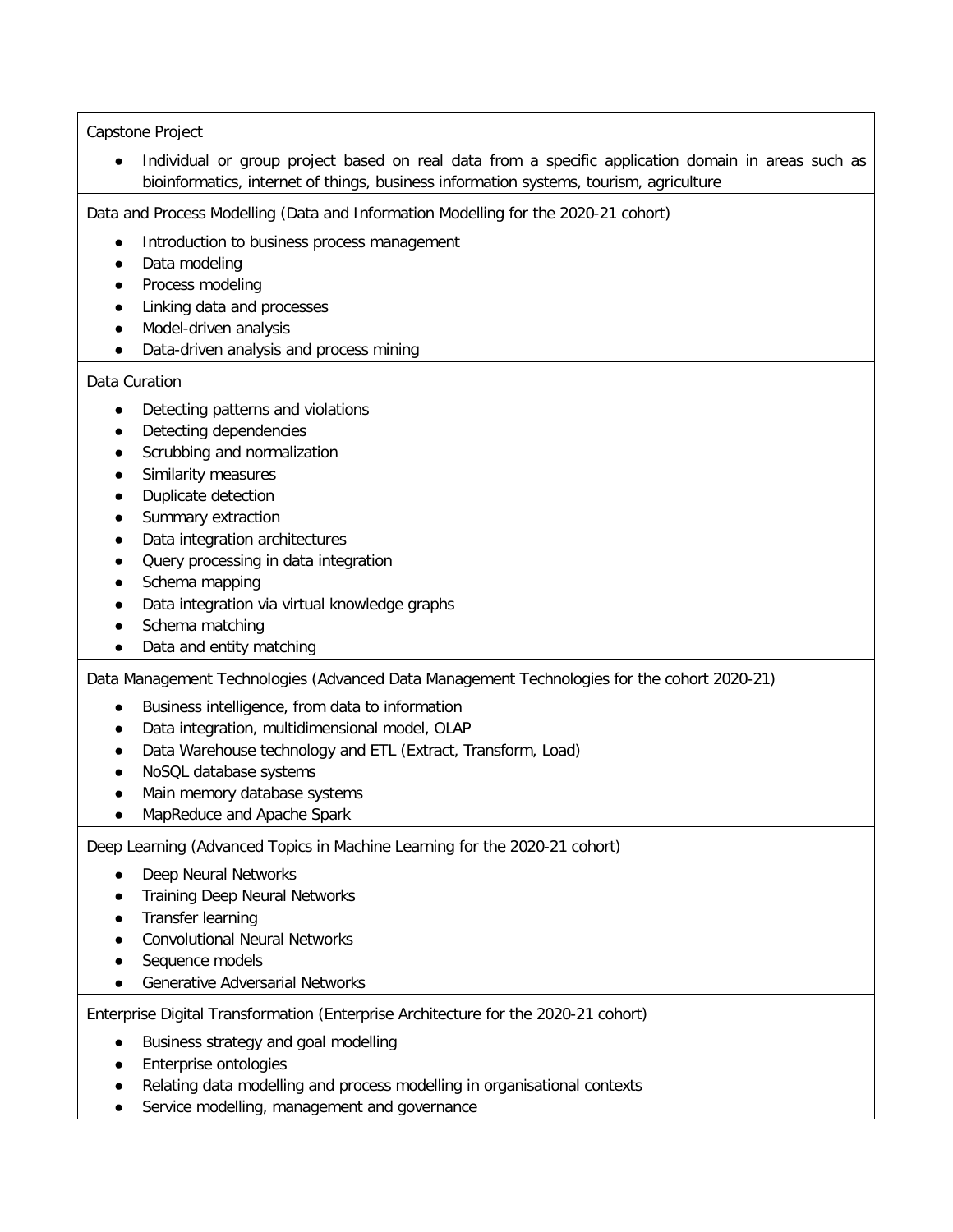- Problem-solving with enterprise models
- Modelling of business applications and computational infrastructure to support business operations

Human-Computer Interaction (Human-Centered Computing for the cohort 2020-21)

- PACT framework: People Activities Context Technology
- Design principles
- Quality metrics: usability, user experience, engagement
- Cognitive processes: attention, perception and memory
- Evaluation and empirical research
- Data analysis and visualisation: statistical considerations

## Information Retrieval

- Document Indexing
- Vector Space Model
- Web Search
- Text Classification
- Topic Modelling
- Introduction to text mining

#### Information Systems Design

- Design of complex static object structures and role-based modelling
- Design of complex relational properties
- Design of complex enterprise events
- Verification and validation of models
- Patterns and anti-patterns
- Model-based code generation and mapping to different implementation platforms

### Machine Learning

- Data Analysis
- Model selection
- Unsupervised learning
- Supervised learning
- Deep learning
- Reinforcement learning

Mathematics and Statistics for Data Science (Statistics for Data Science for the cohort 202-21)

- Fundamentals of differential and integral calculus
- Fundamentals of linear algebra
- Probability theory
- Data distribution models and analysis
- Hypothesis tests
- Regression analysis

Programming and Visualisation for Data Science (Programming and Visualisation for Data Analytics for the cohort 2020-21)

- Languages for programming data and data visualization
- Integrated Development Environments for Data Science
- Exploratory data analytics, data exploration, and feature engineering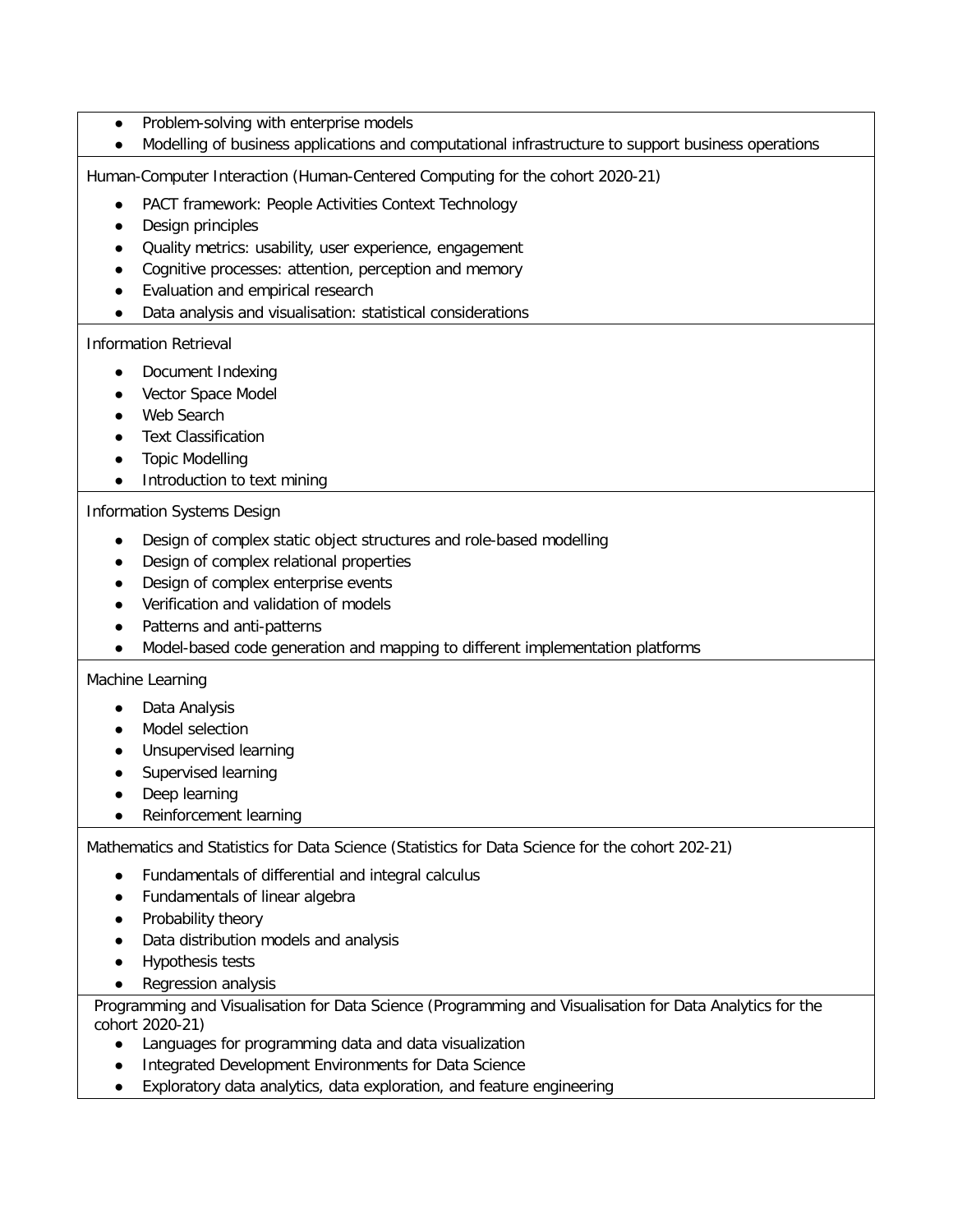- Data wrangling, cleaning, and preprocessing
- Advanced libraries for linear algebra and statistics
- Data science pipelines, from data ingestion to models and analysis
- Model tuning, validation, and testing
- Reproducible analysis practices
- Human perception for effective visualization
- Data types and visual encodings
- Visualization idioms
- Advanced libraries for data visualization

## Real-Time Big Data Processing

- Reactive Streams
- Messaging System (e.g., Apache Kafka)
- Stateful Stream Processing (e.g., Apache Flink)
- Micro-batch Stream Processing (e.g., Apache Spark)
- Applications over Stream Processing
- Semantic Technologies for streaming data

## Recommender Systems

- Collaborative Filtering
- Content-Based Filtering
- Group Recommender Systems
- Context-aware systems
- Conversational Systems
- Decision Making

Semantic Technologies (Semantic Technologies and Linked Data for the 2020-21 cohort)

- Semantic metadata and linked data
- The RDF and RDF Schema (RDFS) standards
- The formal semantics of RDF
- Querying with SPARQL
- Adding semantics to relational databases
- Extending the expressivity of semantic data models

## Systems Security

- Computer Security Technology and Principles
- Data security
- Software and Network Security and Trusted Systems
- Social security
- System Vulnerabilities and Attacks
- Security Management

## **Thematic areas**

The teaching of the study course is structured in different thematic areas:

● Managing Data and Data Curation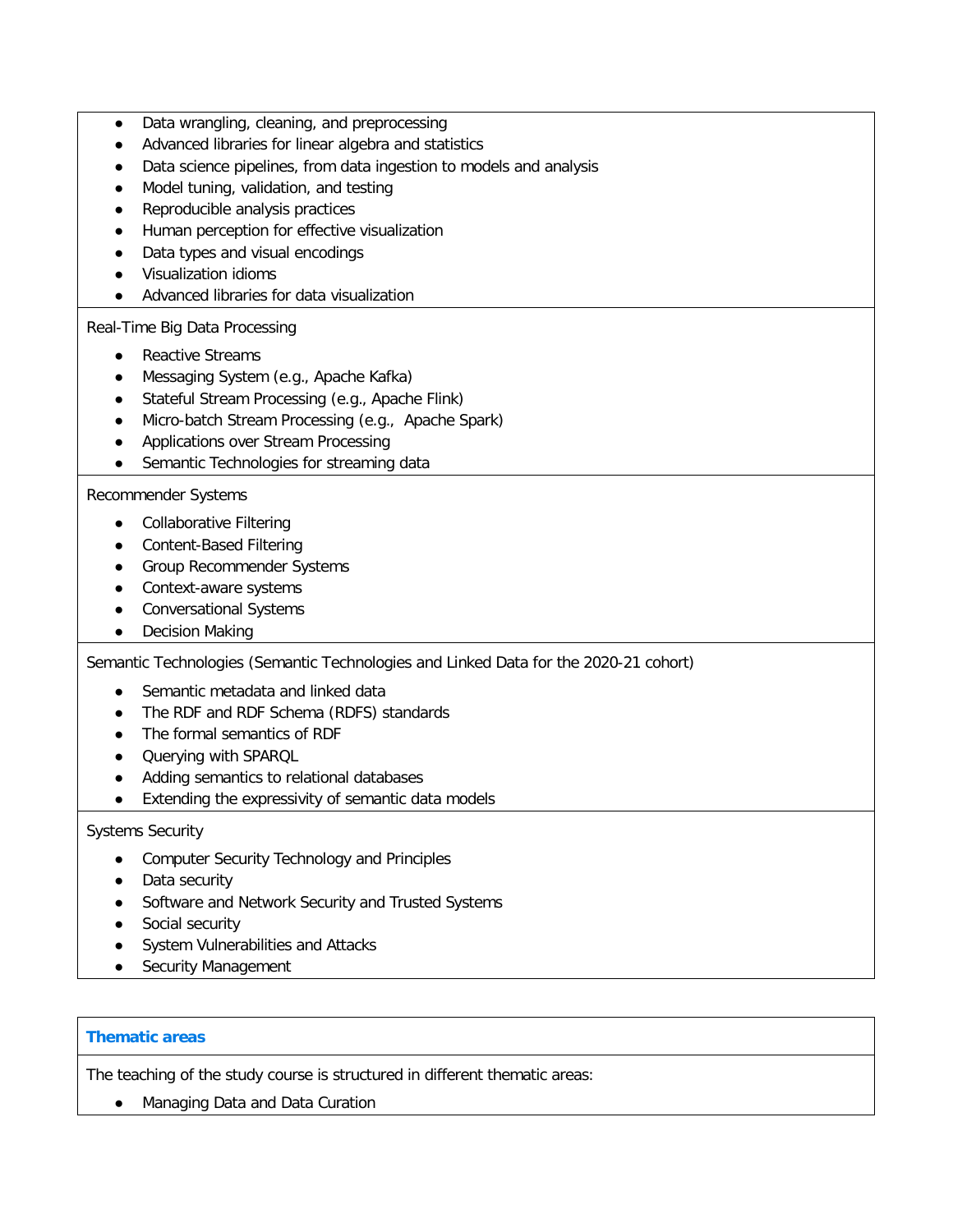- **Mathematics**
- Programming
- Capstone Project
- Artificial Intelligence and Analytics
- Data and People

Below is a description of the thematic areas and the lectures related to them.

## **Managing Data and Data Curation**

The aim of these lectures is to train students in the technical aspects of data management and data curation. On the one hand, methods and techniques for modelling, designing, storing and processing complex and heterogeneous data, the processes governing their generation and usage, and the corresponding IT infrastructures are investigated. On the other hand, principles and tools for data sharing, cleaning, maintenance, integration, preservation and evolution are studied.

## **Courses**

- Data and Process Modelling
- Data Curation
- **Data Management Technologies**
- **Enterprise Digital Transformation**
- **Information Systems Design**
- Semantic Technologies

### **Mathematics**

These courses impart the mathematical, statistical, and algorithmic skills needed especially in the development of data analysis and intelligent applications.

#### **Courses**

- **Advanced Statistics**
- Mathematics and Statistics for Data Science

## **Programming**

Data science is at the intersection of mathematics, computer science and domain expertise and very often data scientists have to implement the tools they need, either by creating new software solutions or extending existing software. For this reason, a solid foundation in data science programming techniques is essential.

#### **Courses**

- Algorithms for Data Science
- Programming and Visualisation for Data Science
- Real-Time Big Data Processing

## **Capstone Project**

Data science cannot be taught only on a theoretical level. Students have to apply and test their skills on real data, interacting with domain experts.

To this end, students carry out a project on real data from concrete application domains, such as bioinformatics, sensors, internet of things, business information systems, tourism and agriculture.